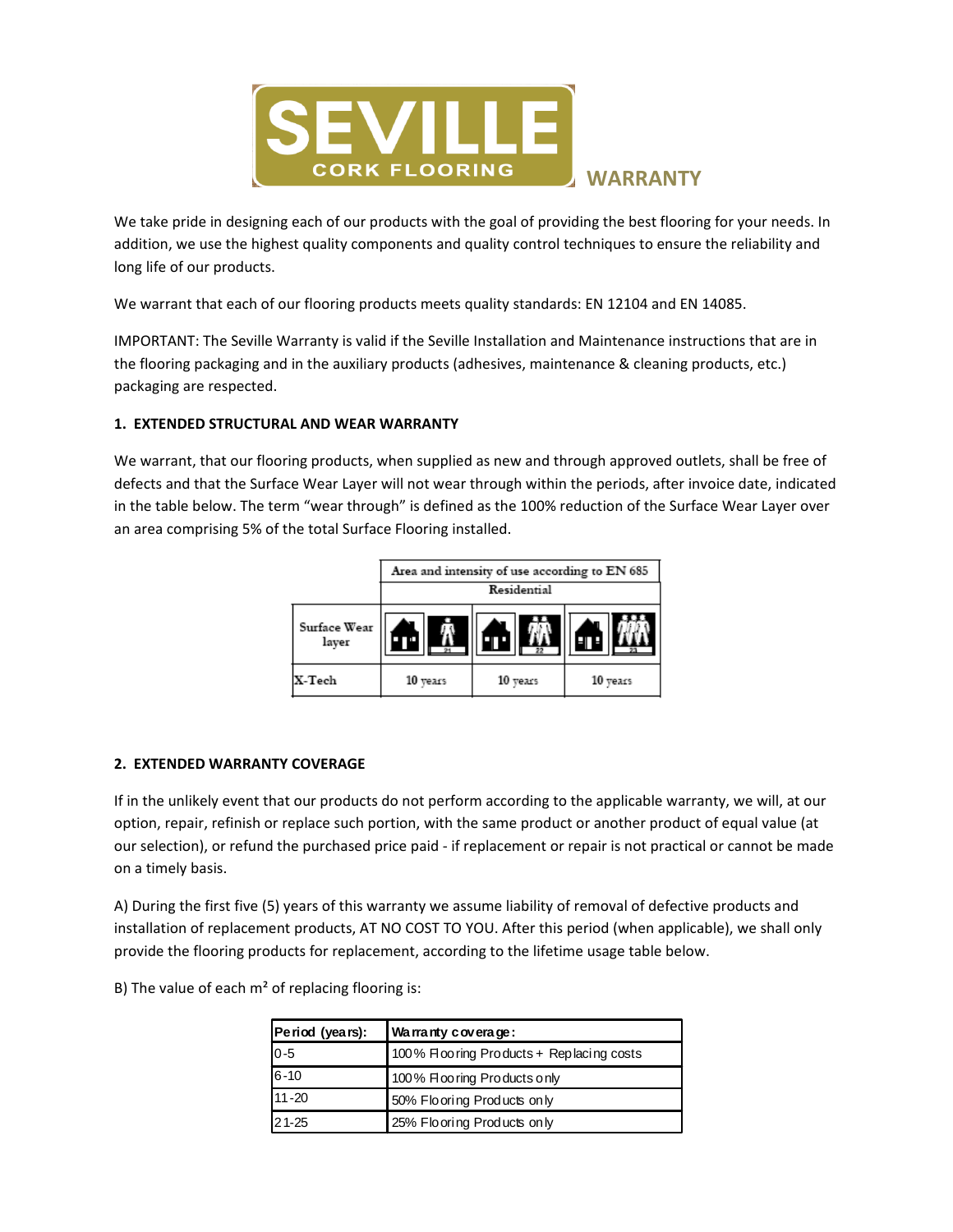### 3. EXCLUSIONS

This Warranty applies only to flooring products sold as "first quality". No installer, dealer, agent or employee has the authority to alter the obligations or limitations of this Warranty.

This Warranty: 1) is valid from the date of purchase, 2) applies only to flooring products in their original installation location, 3) is extended only to the first end user/purchaser, whose name is written in the invoice 4) is not transferable, 5) shall expire if the product or installation location is transferred or re-sold.

This Warranty shall not apply in any of the following cases:

3.1. Installation not made according to procedures and not using the approved auxiliary products, as provided in Seville Installation and Maintenance instructions.

3.2. Improper subfloor patch, underlayments, or subfloors. Please consult Seville Installation and Maintenance instructions.

3.3. Inadequate product choice for the flooring use conditions Please consult Seville Installation and Maintenance instructions.

3.4. Improper maintenance and use of unapproved auxiliary products. Please consult Seville Installation and Maintenance instructions.

3.5. Unapproved modifications or repairs not specifically recommended authorized by the manufacturer.

3.6. Extreme environmental conditions, meaning exposure to extreme heat, moisture or dryness (more than 65%, less than 35% R.H).

3.7. Accidents, abuse, misuse, force majeure, damage from heavy furniture or equipment used without sufficient protection, impact damage, scars from sharp or pointed objects, cuts, tears, scuffs, scratches, misuse, negligence, burns, water, erosion, spiked heel shoes, pet claws, pebbles, sand or other abrasives.

3.8. Detectable defects verifiable prior to installation.

3.9. Difference in shade or color. Our flooring products are based on natural materials. We do not warrant any difference in shade or color between samples/photographs and the actual flooring, 1) from batch to batch, 2) due to exposure to sunlight, 3) resulting from replacement of a portion of your floor, 4) resulting from the different age and history of the same product reference/batch.

No other warranty, express or implied, is made. Under this warranty, we assume no liability for damages arising from the purchase, use, or inability to use this product, or from any special, indirect, incidental, or consequential damages. By this, we mean any loss, expense, or damage other than to the flooring itself that may result from a defect in the flooring, incurred or suffered by or occasioned to the end user/purchaser of a defective product, or to any third party. This warranty gives you specific rights but does not affect any legal rights of any end user/purchaser, and you may also have other rights, which vary from Country to Country or State to State. Some countries do not allow the exclusion or limitation of implied warranties or of incidental or consequential damages, so the above limitations or exclusions may not apply to you.